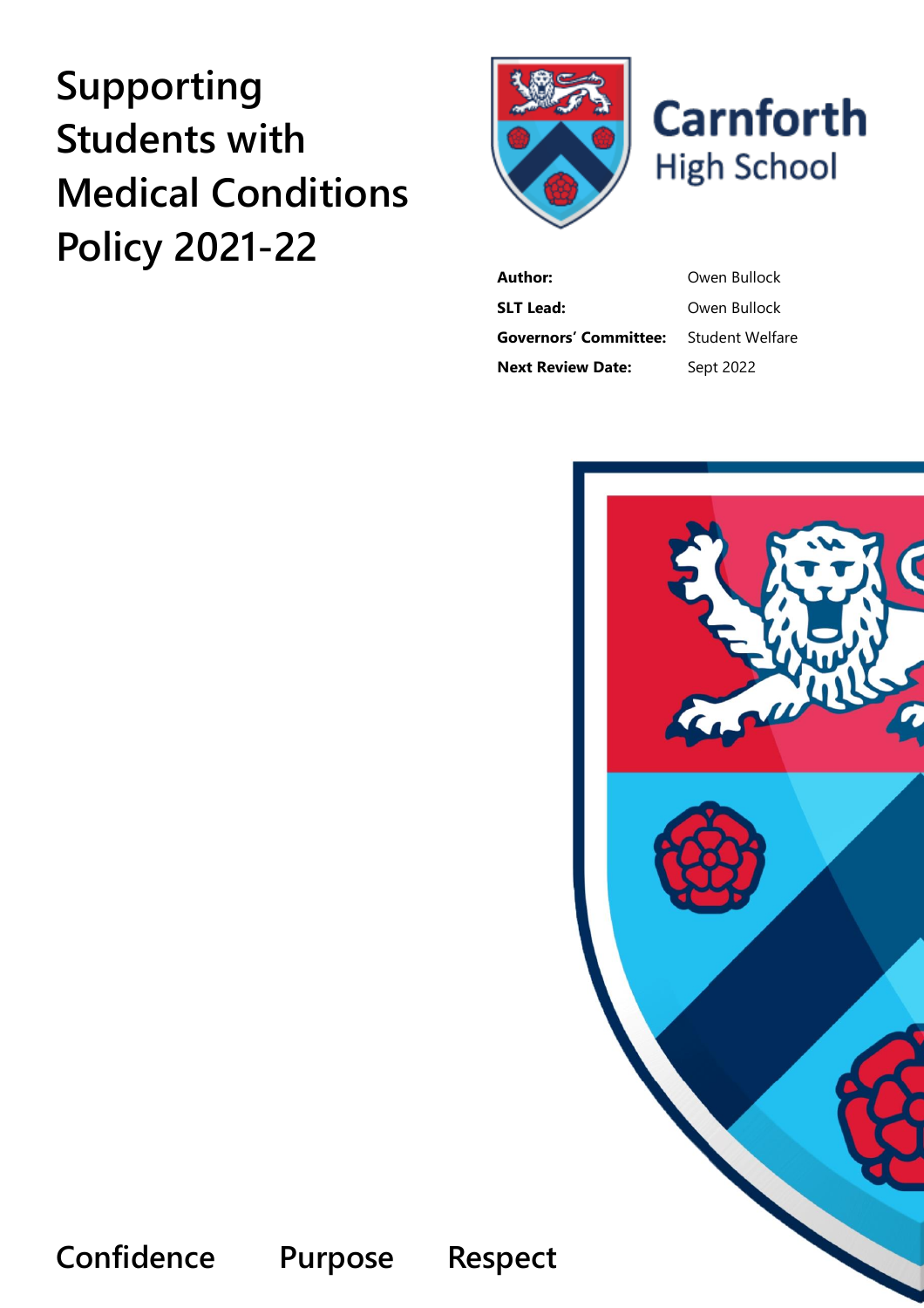# **Rationale**

The Children and Families Act 2014 (Section 100) places a duty upon Carnforth High School to make arrangements for supporting pupils at school with their medical conditions in line with the statutory guidance issued. The aim is to ensure that all children with medical conditions, in terms of both physical and mental health, are properly supported at school so that they can play a full and active role in school life, remain healthy and achieve their academic potential. Pupils with special medical needs have the same right of admission to school as other children and cannot be refused admission or excluded from school on medical grounds alone.

Carnforth High School is responsible for making sure that relevant staff know about and are, if necessary, trained to provide any additional support these pupils may need. The School must comply with other relevant duties, such as for disabled children or for children with a statement of special educational needs (see also Special Educational Needs Code of Practice and SEND Policy).

All staff are to be aware of and follow pupils' individual healthcare plans (IHCP), particularly with reference as to what to do in an emergency. This duty also extends to staff leading activities taking place out of normal school hours or off the school site. This could extend to a need to administer medication or call for help from the emergency services. In the absence of a healthcare plan, the school's standard emergency procedure will be followed.

#### **Aims**

Carnforth High School aims to:

- Welcome and support pupils with medical conditions and make arrangements for them based on good practice.
- Assist parents in providing medical care for their children by developing healthcare plans on notification of their child's medical condition.
- Educate staff and children in respect of providing support to children with medical conditions.
- Arrange suitable training for staff, as required, to support pupils with medical conditions.
- Liaise, as necessary, with parents and medical services in support of the individual pupil.
- Provide emergency support to children in line with their individual healthcare plans.
- Ensure that all children with medical conditions participate in all aspects of school life.
- Monitor and keep appropriate records.

# **Definitions of Medical Conditions**

Pupils' medical conditions may be summarised as being of two types:

- Short-term affecting their participation in school activities while they are on a course of medication (requiring a Medical Information Consent Form)
- Long-term potentially limiting their access to education and requiring extra care and support (requiring an Individual Healthcare Plan).

#### **Other definitions**

"Prescription medication" is defined as any drug or device prescribed by a doctor.

"Controlled drugs" are controlled under the Misuse of Drugs legislation. These medicines are called controlled medicines or controlled drugs; for example, morphine. Stricter legal controls apply to controlled drugs to prevent them being misused, obtained illegally or causing harm.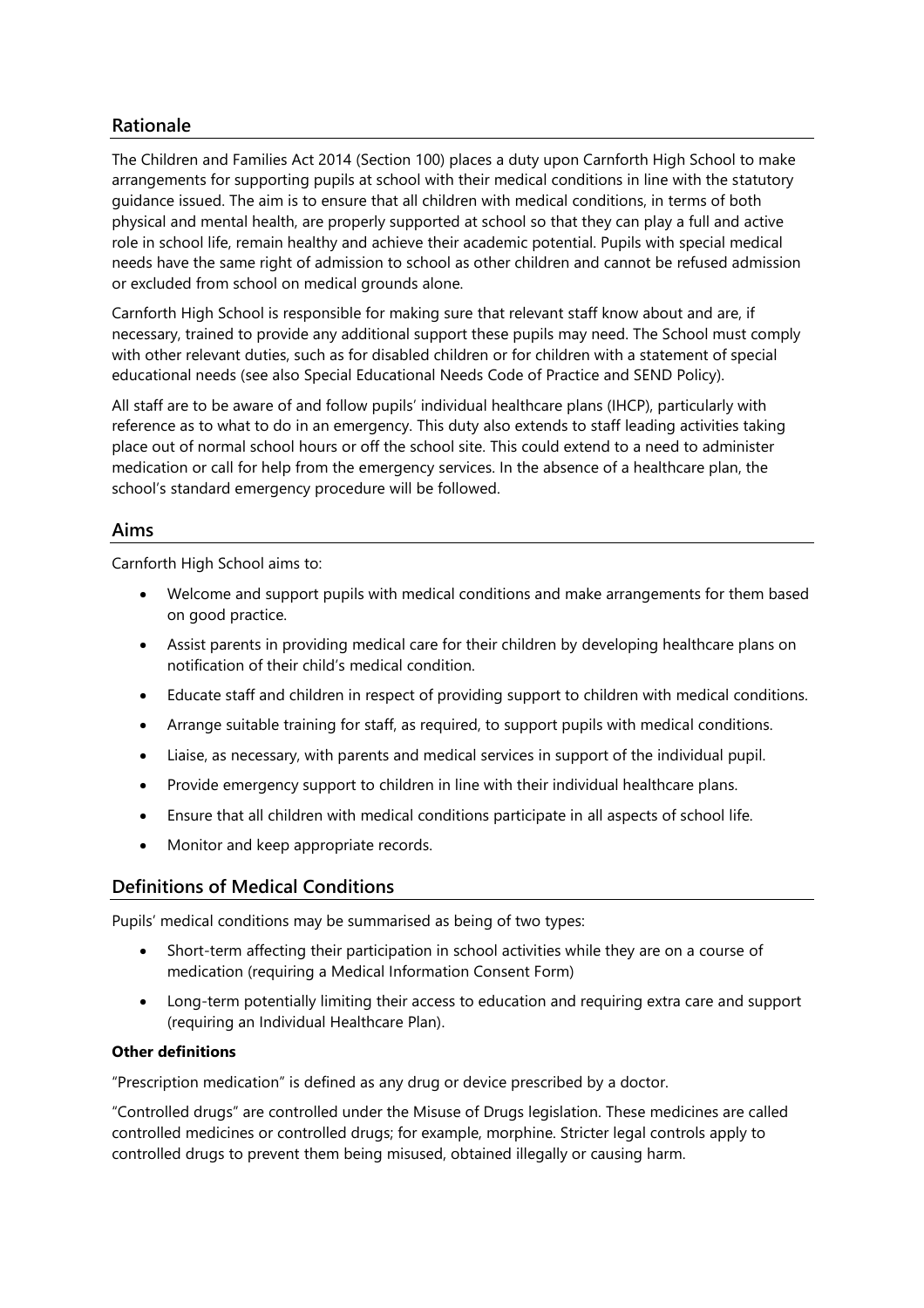# **Roles and Responsibilities**

## **The Governing Body**

• Ensure arrangements are made to support students with medical conditions in school; including making sure that this policy is fully implemented.

## **The Principal**

- Ensure that school's policy is developed and implemented with all stakeholders.
- Ensure that all staff are aware of the policy and understand their role in its implementation.
- Ensure that all appropriate staff are aware of a student's condition.
- Ensure that appropriate staff are trained to implement the policy and deliver against Individual Healthcare Plans, including in emergency situations.
- Ensure that school staff are appropriately insured to support students.
- Devolve responsibility for implementation of the policy to the Assistant Principal for Behaviour.
- Ensure that all educational visits are appropriately risk assessed and that the medical needs of students participating have been identified and provision is in place.

#### **Year Leaders**

- Take responsibility for ensuring individual healthcare plans are devised in partnership with the school nurse, parents and, where appropriate, students.
- Consult the student, parents and the student's healthcare professional to ensure the effect of the student's medical condition on their schoolwork is properly considered.

# **School Staff**

- Be prepared to be asked to support students with medical conditions, including administering medicines.
- Engage with training to achieve the necessary level of competency before taking responsibility to support students with medical conditions.
- Know what to do and respond accordingly when aware that a student with a medical condition needs help.
- Be aware of the potential for students with medical conditions to have special educational needs (SEN). Students with medical conditions who are finding it difficult to keep up with their studies should be referred to the relevant Year Leader or the SENCO as appropriate.
- Will be conscious that students with medical conditions may be more at risk of bullying and isolation at school.
- Will be mindful of the sensitivities around student's conditions, and respect this confidentiality, except where it would endanger the student.

#### **The School Nurse**

- Consult with medical professionals, parents and students when developing IHPs for students with particular conditions.
- Update and review the IHPs as required (at least annually).
- Provide staff training and advice as requested by the school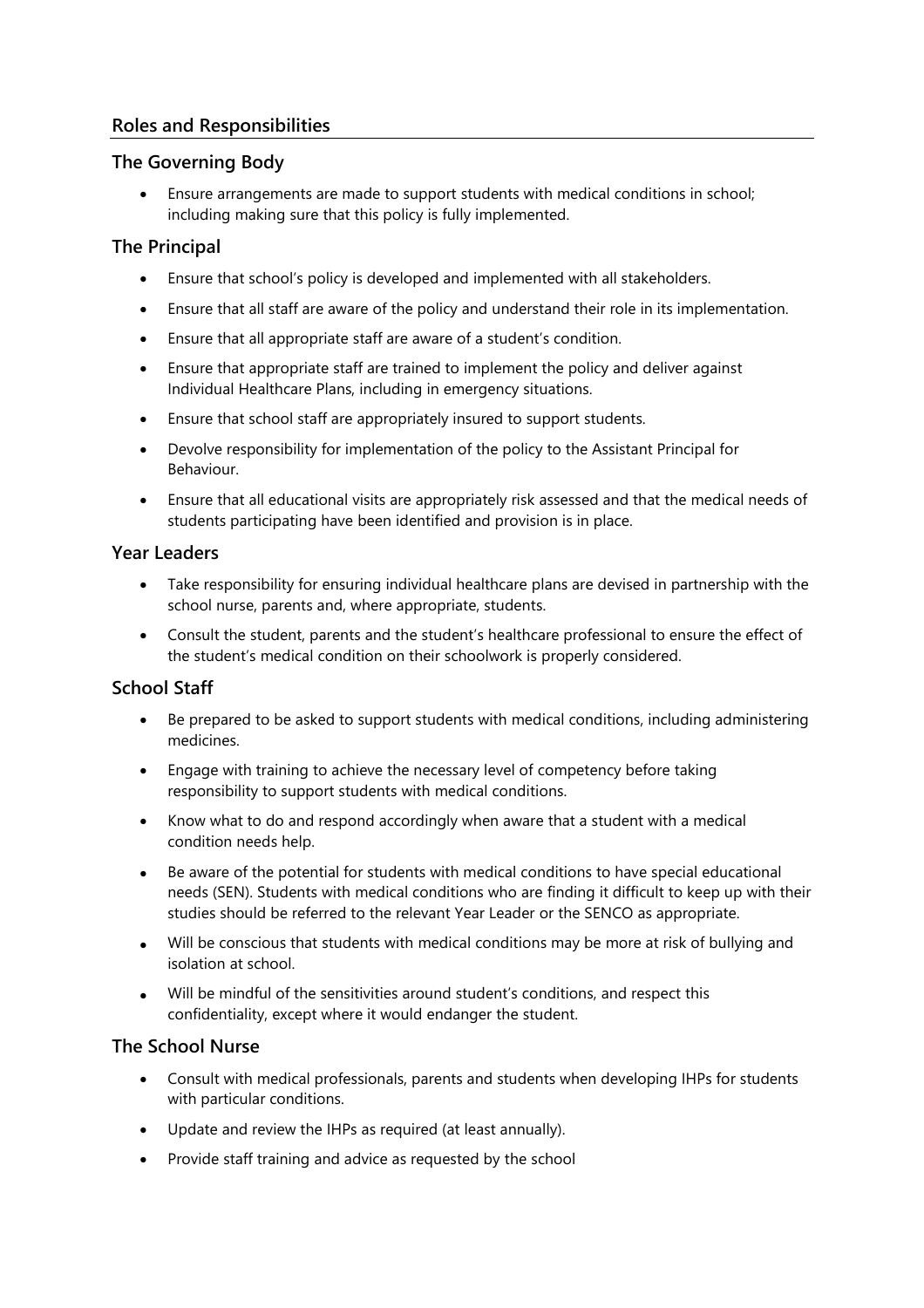• Regularly meet with students who have an IHP to review their condition and follow up with healthcare professionals/parents/the school as necessary

## **School First Aiders**

- Ensure medicines are kept securely with clear access.
- Log medical emergencies.
- Log medicines administered.
- Correspond with Year Leaders, students, parents and, where appropriate, the School Nurse, to review plans as required.

## **Other healthcare professionals, including GPs and paediatricians**

- Notify the School Nurse when a child has been identified as having a medical condition that will require school support.
- Provide advice on developing Individual Healthcare Plans and support schools with particular conditions.

#### **Parents**

The prime responsibility for a child's health lies with the parent who is responsible for the child's medication and should supply the school with all relevant information.

Parents and carers are responsible for:

- Providing the Academy with sufficient and up-to-date information about their child's medical needs
- Where necessary, developing an Individual Healthcare Plan (IHCP) for their child in collaboration with the Welfare lead or equivalent, other staff members and healthcare professionals
- Completing a parental agreement for school to administer medicine form before bringing medication into school.
- Providing the school with the medication their child requires and keeping it up to date.
- Collecting any leftover medicine at the end of the course or when they have expired. Epipens have a short expiration date.
- Discussing medications with their child/children prior to requesting that a staff member administers the medication.
- Where possible, arranging for medication to be taken outside of the school day

#### **Students**

Students are to provide information and be part of discussions about their medical support needs.

Children will be encouraged to take responsibility for managing their own medicines and procedures. Where possible students will be allowed to carry their own medicines and devices in agreement with their parents. If this is not possible, their medicines will be located in an easily accessible location

If students refuse to take medication or to carry out a necessary procedure, parents will be informed so that alternative options can be explored.

Where appropriate, pupils will be encouraged to take their own medication under the supervision of a relevant member of staff.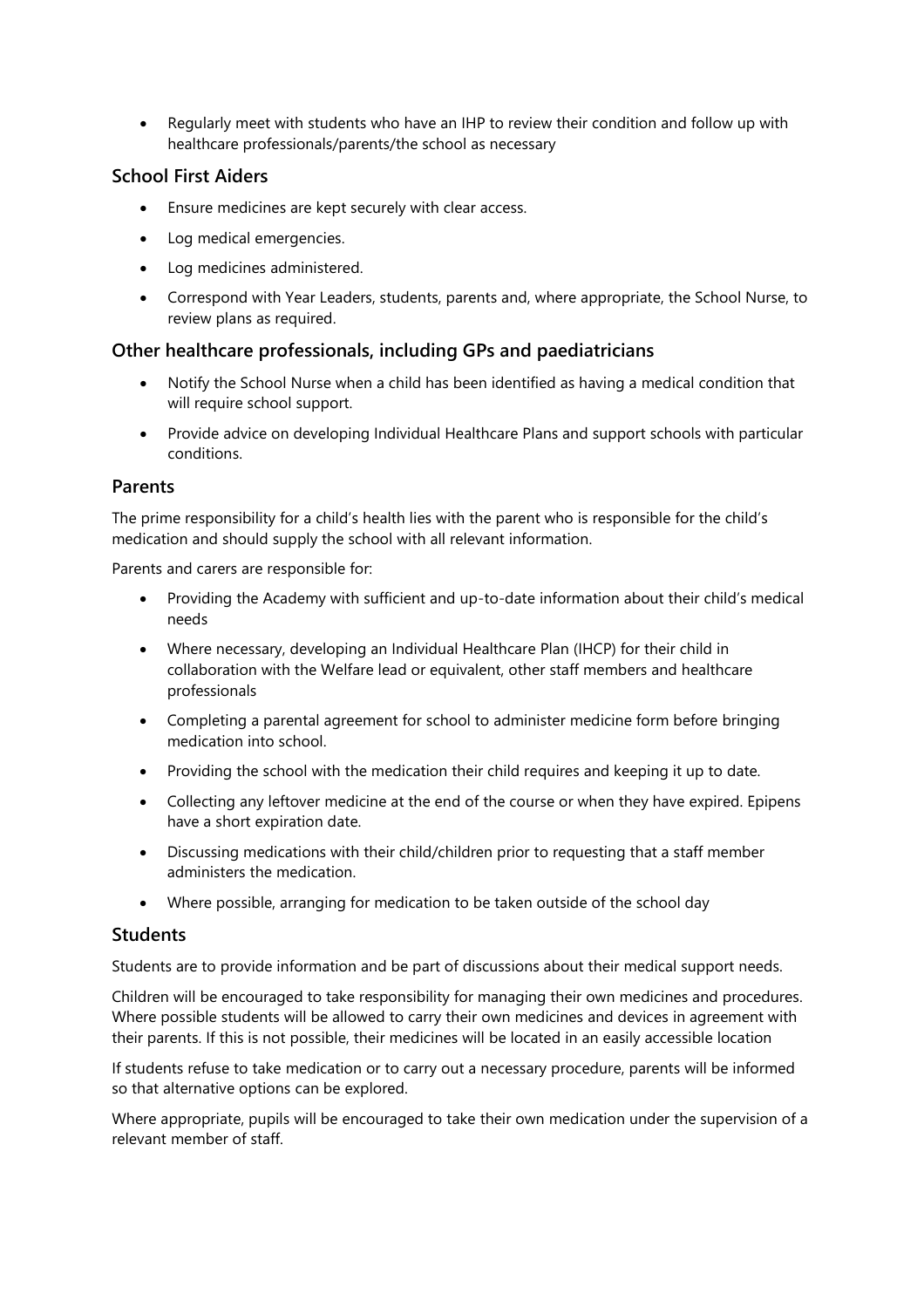## **Procedures and Processes**

#### **Individual Healthcare Plans (IHCPs)**

- The Individual Healthcare Plan records important details about individual student's medical needs at school, their triggers, signs, symptoms, medication and other treatment.
- An Individual Healthcare Plan, accompanied by an explanation of why and how it is used, is sent to all parents of students with a long-term medical condition. This is sent:
	- o At the start of the school year
	- o At admission (if this is not the start of the school year)
	- o When a diagnosis is first communicated to the school.
- Parents, healthcare professionals and students with a medical condition are asked to fill out the student's Individual Healthcare Plan together. Parents then return the completed forms to the school.
- This school ensures that a relevant member of school staff is also present, if required, to help draw up an Individual Healthcare Plan for students with complex healthcare or educational needs. A copy is sent to parents.

#### **School Healthcare Plan Register**

- Individual Healthcare Plans are used to create a centralised register of students with medical needs and are kept on the school's Central Record File (CRF), and also attached as a linked document in SIMS.
- Parents are regularly reminded to update their child's Individual Healthcare Plan if their child has a medical emergency, if there have been changes to their symptoms (getting better or worse), or when their medication and treatments change.
- Every student with an Individual Healthcare Plan at this school has their plan discussed and reviewed at least once a year.
- All staff have access to the Individual Healthcare Plans of students in their care.
- All staff are responsible for the protection of student confidentiality.
- Before sharing any medical information with any other party, such as when a student takes part in a work experience placement, permission is sought from parents.
- Risk assessments are carried out by the school prior to any out-of-school visit and medical conditions are considered during this process. Factors considered include: how all students will be able to access the activities proposed, how routine and emergency medication will be stored and administered, and where help can be obtained in an emergency.
- Parents are sent a residential visit form to be completed and returned to school shortly before their child leaves for an overnight stay. This requests up-to-date information about the student's current medical condition and how it is to be managed whilst away.
- Staff on educational visits and out-of-school hours activities are fully briefed on students' individual medical needs. They will have access to the Individual Healthcare Plan and any necessary medication / medical equipment for the duration of the visit.
- For all residential visits, a member of staff is appointed as the designated first aider and the appropriate first aid equipment will be taken on the trip.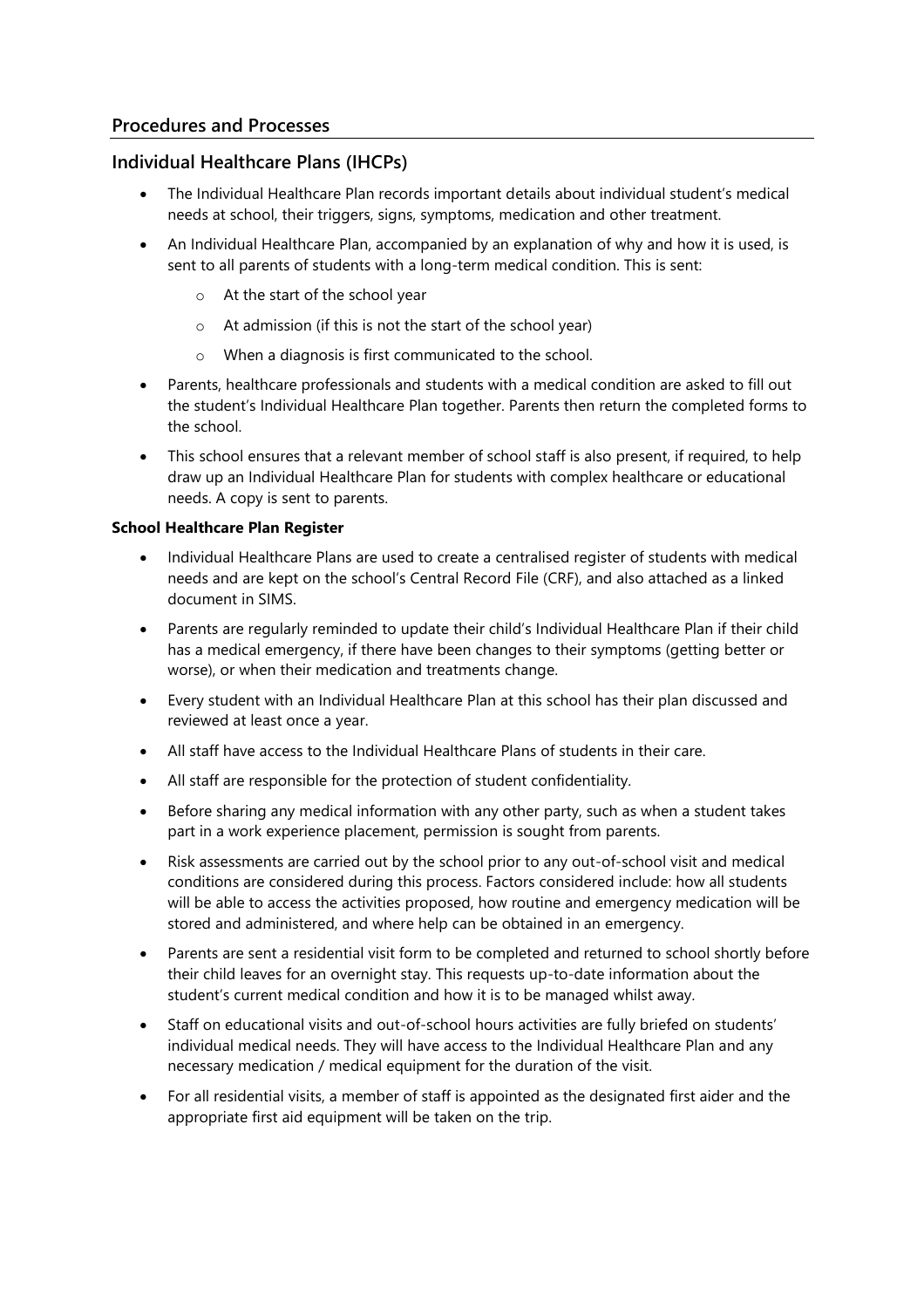# **Staff Training and Support**

- All Staff are aware of the most common serious medical conditions and what to do in an emergency. They are provided with training to support a student with medical needs:
	- Through access to Individual Healthcare Plans
	- o Via annual refresher updates from healthcare professionals
- Additionally, the school's First Aiders are appropriately trained and can provide advice and guidance to staff, parents and students.
- In an emergency situation, school staff are required under common law duty of care to act like any reasonably prudent parent. This may include administering medication.
- Action for staff to take in an emergency for the common serious conditions at this school is available on SIMS, attached to the relevant student's record.
- If a student needs to be taken to hospital, a member of staff will always accompany him/her and will stay with him/her until a parent or carer arrives. A copy of the student's Individual Healthcare Plan will be sent to the emergency care setting with the student along with their emergency treatment authorisation.

# **Managing Medicines on School Premises**

#### **Administration of Emergency Medication**

- All students have easy access to their emergency medication in the pastoral area, which is secured in a locked cabinet or locked fridge if more appropriate.
- All students are encouraged to carry and administer their own emergency medication, when it has been determined that they are able to take responsibility for doing so. All students carry their emergency medication with them at all times, except if they are controlled drugs as defined in the Misuse of Drugs Act 1971. This is also the arrangement on any off-site or residential visits.
- All use of medication defined as a controlled drug, even if the student can administer the medication him/herself, is done under the supervision of staff.
- There is no legal duty for any member of staff to administer medication unless they have been specifically contracted to do so, though many are happy to take on the role. Staff may administer prescribed and non-prescribed medication to students under the age of 16 with the written consent of the student's parent.
- Training is given to all staff members who agree to administer medication to students, where specific training is needed. When suitably risk assessed, the school insurance provides full indemnity.
- All school staff have been informed through training that they are required, under common law duty of care, to act like any reasonably prudent parent in an emergency situation.
- If a child's medication changes or is discontinued, or the dose or administration method changes, parents should notify the school immediately.
- If a student at this school refuses their medication, staff will record this and follow procedures. Parents are informed as soon as possible.
- Off-site visits are fully risk assessed and staff are made aware of any students with medical conditions on the visit. They receive information about the type of condition, what to do in an emergency and any other additional support necessary, including any additional medication or equipment needed.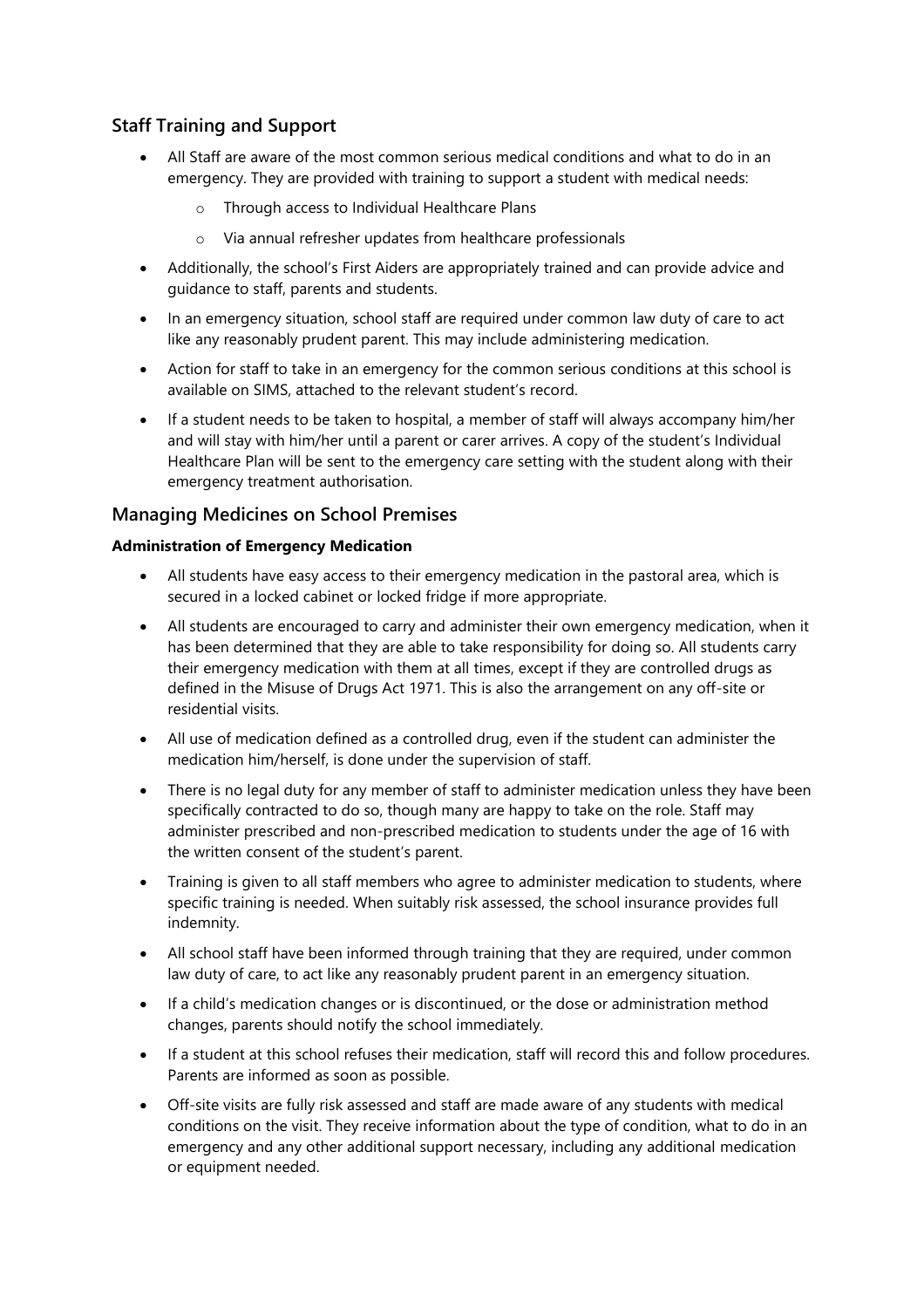• If a student misuses medication, either their own or another student's, their parents are informed as soon as possible. These students are subject to the school's usual disciplinary procedures.

# **Storage of Medication at School**

#### **Emergency Medication**

- Most students at this school carry, and securely keep, their own medication. They are reminded to ensure that their emergency medication is with them at all times. Back-up medication is available in First Aid room.
- Where a student is not yet able to self-manage and carry his/her own emergency medication, he/she knows where to access the emergency medication.

#### **Non-Emergency Medication**

- All non-emergency medication is kept in a secure place, in a lockable cupboard in a cool dry place. Students with medical conditions know where their medication is stored and how to access it.
- Staff ensure that medication is only accessible to those for whom it is prescribed.

#### **General**

- The First Aiders ensure the correct storage of medication at school.
- All controlled drugs are kept in a locked cupboard, paying particular note to temperature, and only named staff have access, even if students normally administer the medication themselves.
- Three times a year the first aiders check and log the expiry dates for all medication stored at school.
- All emergency and non-emergency medication brought in to school must be clearly labelled wherever possible, in its original containers, with the student's name, the name and dose of the medication and the frequency of dose, expiry date and the prescriber's instructions. This includes all medication that students carry themselves.
- All refrigerated medication is stored in an airtight container and is clearly labelled. Refrigerators used for the storage of medication are located in the pastoral room.
- All medication is sent home with students at the end of the school year. Medication is not stored during the summer holidays.
- It is the parents' responsibility to ensure new and in date medication comes into school on the first day of the new academic year.
- An accurate record of each occasion an individual student is given or supervised taking medication is kept. Details of the supervising staff member, student, dose, date and time are recorded.

#### **Safe Disposal**

- School will dispose of out of date medication once parents have been informed.
- Sharps boxes are used for the disposal of needles. Parents obtain sharps boxes from the child's GP or paediatrician on prescription. All sharps boxes in this school are stored in a locked cupboard unless alternative safe and secure arrangements are put in place on a caseby-case basis. If a sharps box is required for an off-site or residential visit, a named member of staff is responsible for its safe storage and return to a local pharmacy, to school or to the student's parent.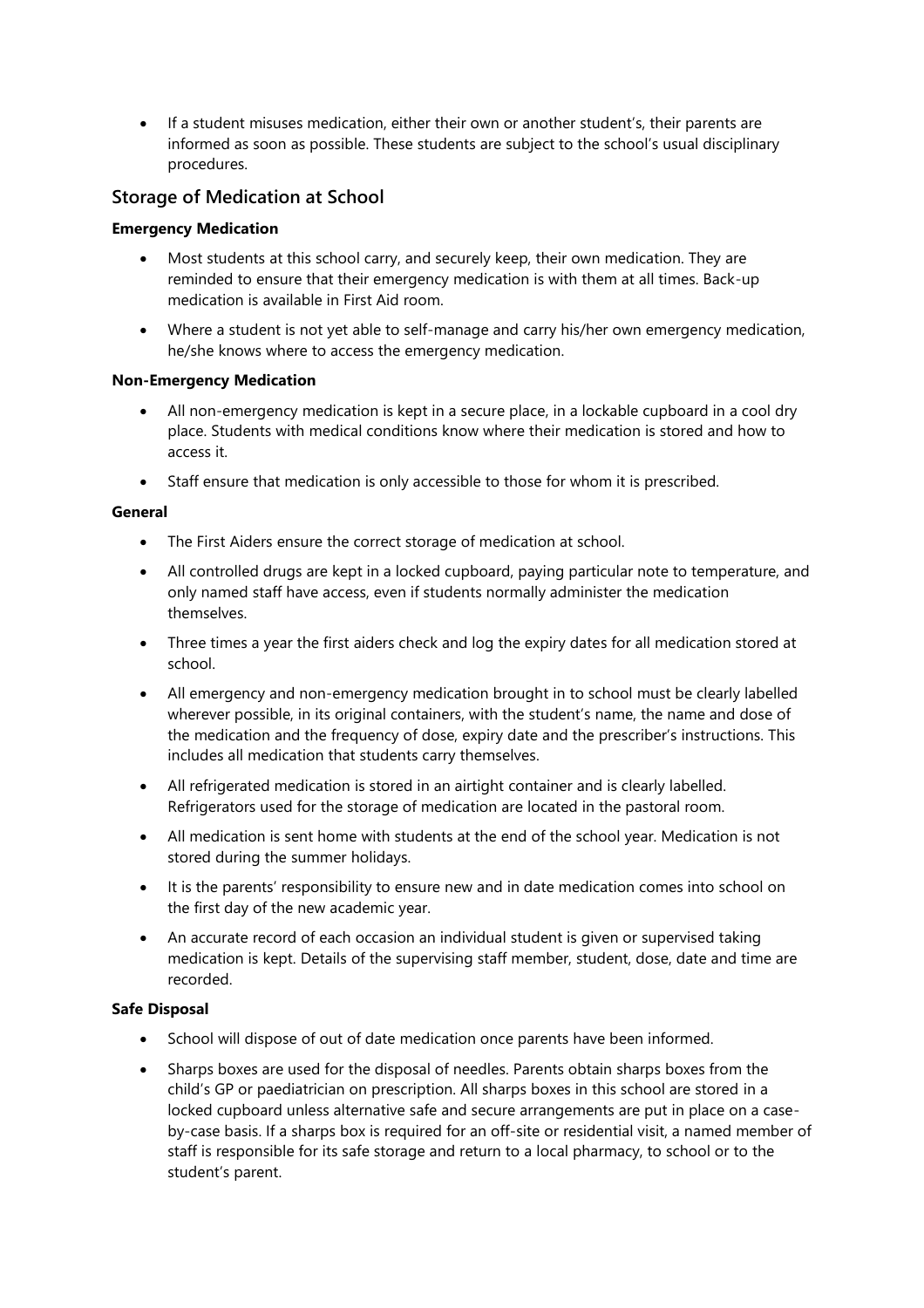#### **Unacceptable Practice**

Carnforth High School will fully support students with medical conditions and understands that the following list would constitute **unacceptable practice:**

- prevent children from easily accessing their inhalers and medication and administering their medication when and where necessary;
- assume that every child with the same condition requires the same treatment;
- ignore the views of the child or their parents; or ignore medical evidence or opinion, (although this may be challenged);
- send children with medical conditions home frequently or prevent them from staying for normal school activities, including lunch, unless this is specified in their individual healthcare plans;
- if the child becomes ill, send them to the school office or medical room unaccompanied or with someone unsuitable;
- penalise children for their attendance record if their absences are related to their medical condition e.g. hospital appointments;
- prevent pupils from drinking, eating or taking toilet or other breaks whenever they need to in order to manage their medical condition effectively;
- require parents, or otherwise make them feel obliged, to attend school to administer medication or provide medical support to their child, including with toileting issues.
- prevent children from participating, or create unnecessary barriers to children participating in any aspect of school life, including school trips, e.g. by requiring parents to accompany the child.

# **Complaints**

Should parents / students /stakeholders be dissatisfied with the support provided, they should discuss their concerns directly with school. In the first instance, the concern should be raised with the Year Leader. If the matter is not resolved satisfactorily then a discussion with the Assistant Principal for Behaviour and then the Principal should occur.

If, for whatever reason, this does not resolve the issue, they may make a formal complaint via the school's complaints procedure (see Complaints Policy).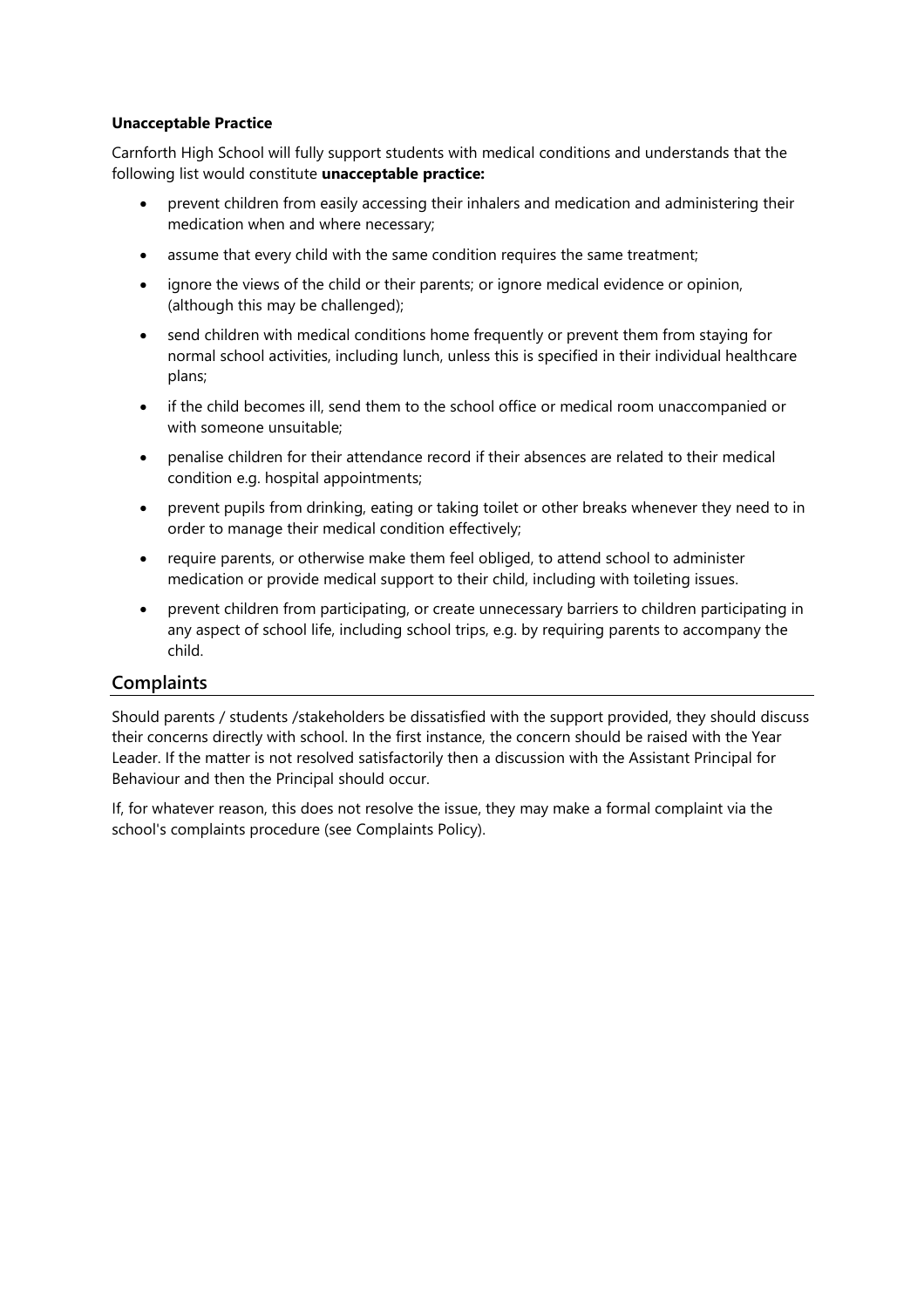# Appendix 1 – Individual Healthcare Plan Implementation Procedure

Parent or healthcare professional informs the school that the child has medical condition or is due to return from long-term absence, or that needs have changed.

Year Leader co-ordinates meeting to discuss child's medical needs and identifies members of school staff who will provide support to the student.

Meeting held to discuss and agree on the need for IHCP to include key school staff, child, parent and relevant healthcare professionals

Develop IHCP. Within this, identify school staff training needs, when training will/has been delivered with review date.

ICHP reviewed annually or when condition changes. Parent/carer to initiate. New meeting to be held.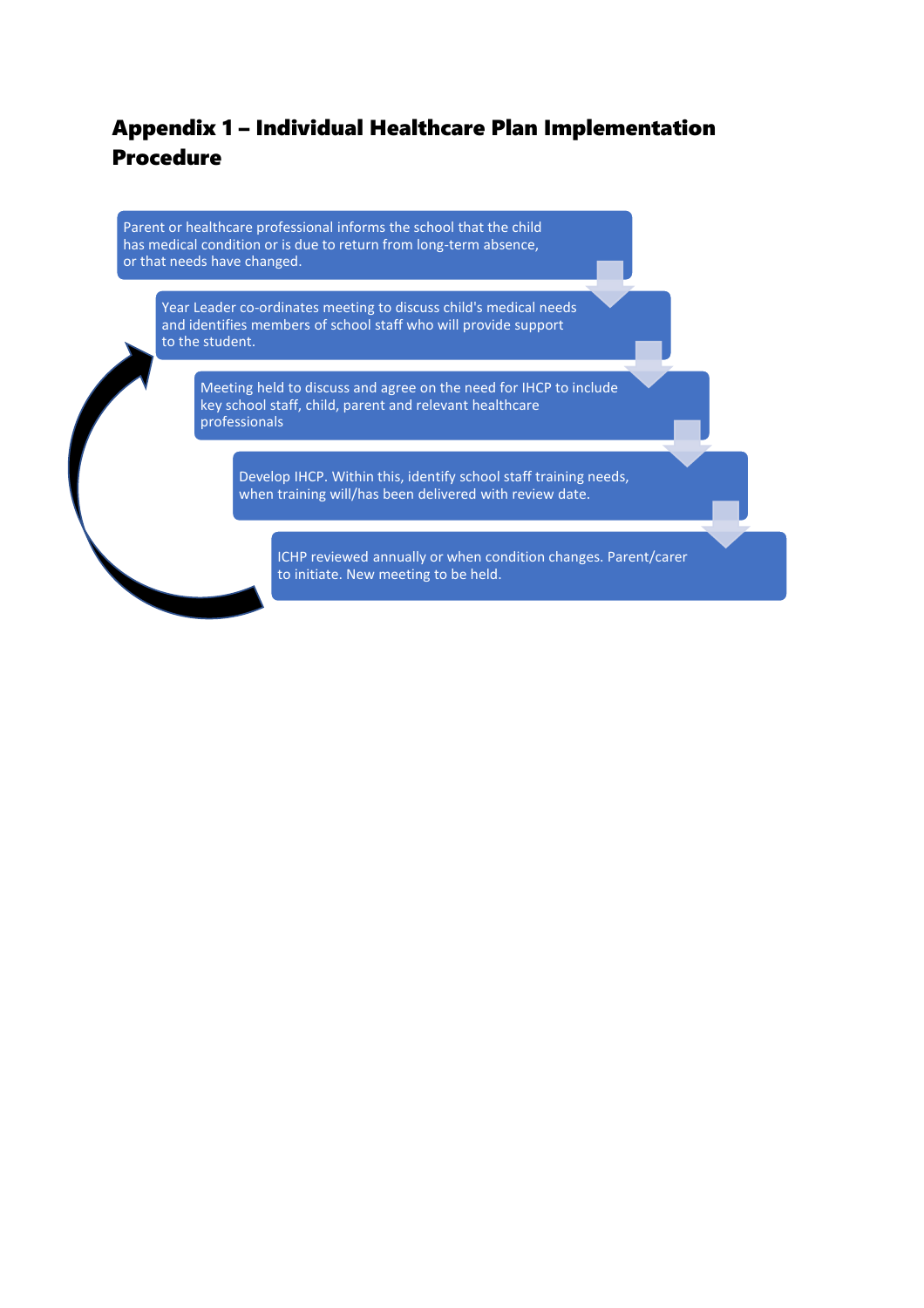# Appendix 2 - Contacting Emergency Services

#### **\*\*\*Remain Calm\*\*\***

Dial 999, ask for an ambulance and be ready with the following information:

#### **Speak clearly and slowly and be ready to repeat information if asked**

- 1. The school telephone number **01524 732424**.
- 2. Give your location as follows: **Carnforth High School, Kellet Road, LA5 9LS**
- 3. Give exact location in the school of the person needing help.
- 4. Give your name.
- 5. Give the name of the person needing help.
- 6. Give a brief description of the person's symptoms (and any known medical condition).
- 7. Inform ambulance control of the best entrance and state that the crew will be met at this entrance and taken to the pupil.
- 8. Don't hang up until the information has been repeated back to you.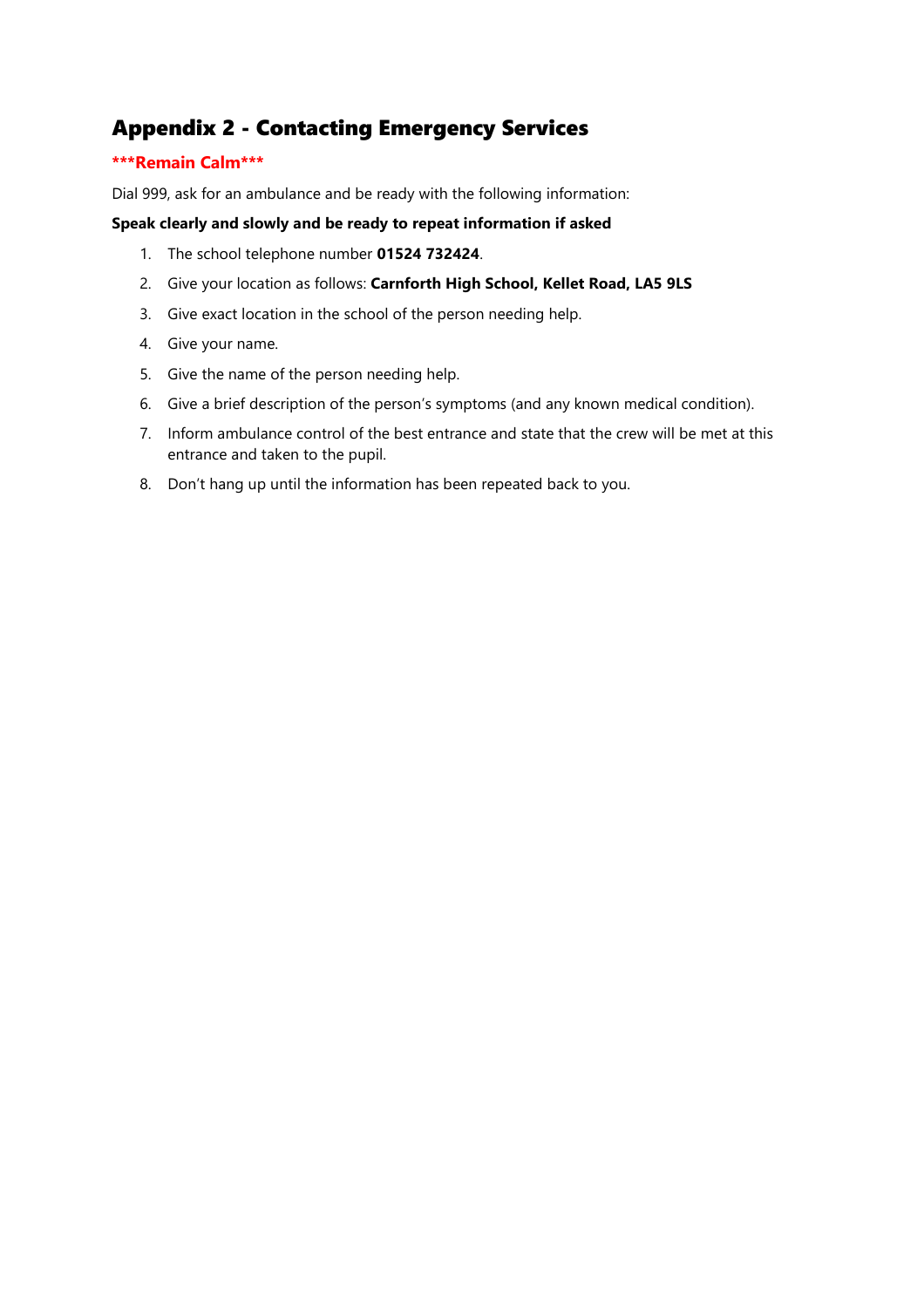# Appendix 3 – Individual Health Care Plans (IHCP)

| <b>Child's Name</b>                                |  |                              |  |  |
|----------------------------------------------------|--|------------------------------|--|--|
| <b>Date of Birth</b>                               |  | <b>Tutor Group</b>           |  |  |
| <b>Child's Address</b>                             |  |                              |  |  |
| <b>Medical Diagnosis or</b>                        |  |                              |  |  |
| <b>Condition</b>                                   |  |                              |  |  |
| <b>Date</b>                                        |  | <b>Review Date</b>           |  |  |
| <b>Family Contact Information</b>                  |  |                              |  |  |
| <b>Name</b>                                        |  | <b>Relationship to Child</b> |  |  |
| Phone No. (Work)                                   |  | <b>Phone No. (Home)</b>      |  |  |
| <b>Phone No. (Mobile)</b>                          |  |                              |  |  |
| Name (Alternate)                                   |  | <b>Relationship to Child</b> |  |  |
| Phone No. (Work)                                   |  | Phone No. (Home)             |  |  |
| <b>Phone No. (Mobile)</b>                          |  |                              |  |  |
| <b>Clinic/Hospital Contact</b>                     |  |                              |  |  |
| <b>Name</b>                                        |  | <b>Phone Number</b>          |  |  |
| <b>Hospital</b>                                    |  | Dept (if relevant)           |  |  |
| G.P.                                               |  |                              |  |  |
| <b>Name</b>                                        |  | <b>Phone Number</b>          |  |  |
| <b>Surgery</b>                                     |  |                              |  |  |
| Who is responsible for providing support in school |  |                              |  |  |
| <b>Name</b>                                        |  | Role                         |  |  |
| <b>Name</b>                                        |  | Role                         |  |  |
| <b>Name</b>                                        |  | <b>Role</b>                  |  |  |
| <b>Name</b>                                        |  | Role                         |  |  |

*Please complete details on other side of the form*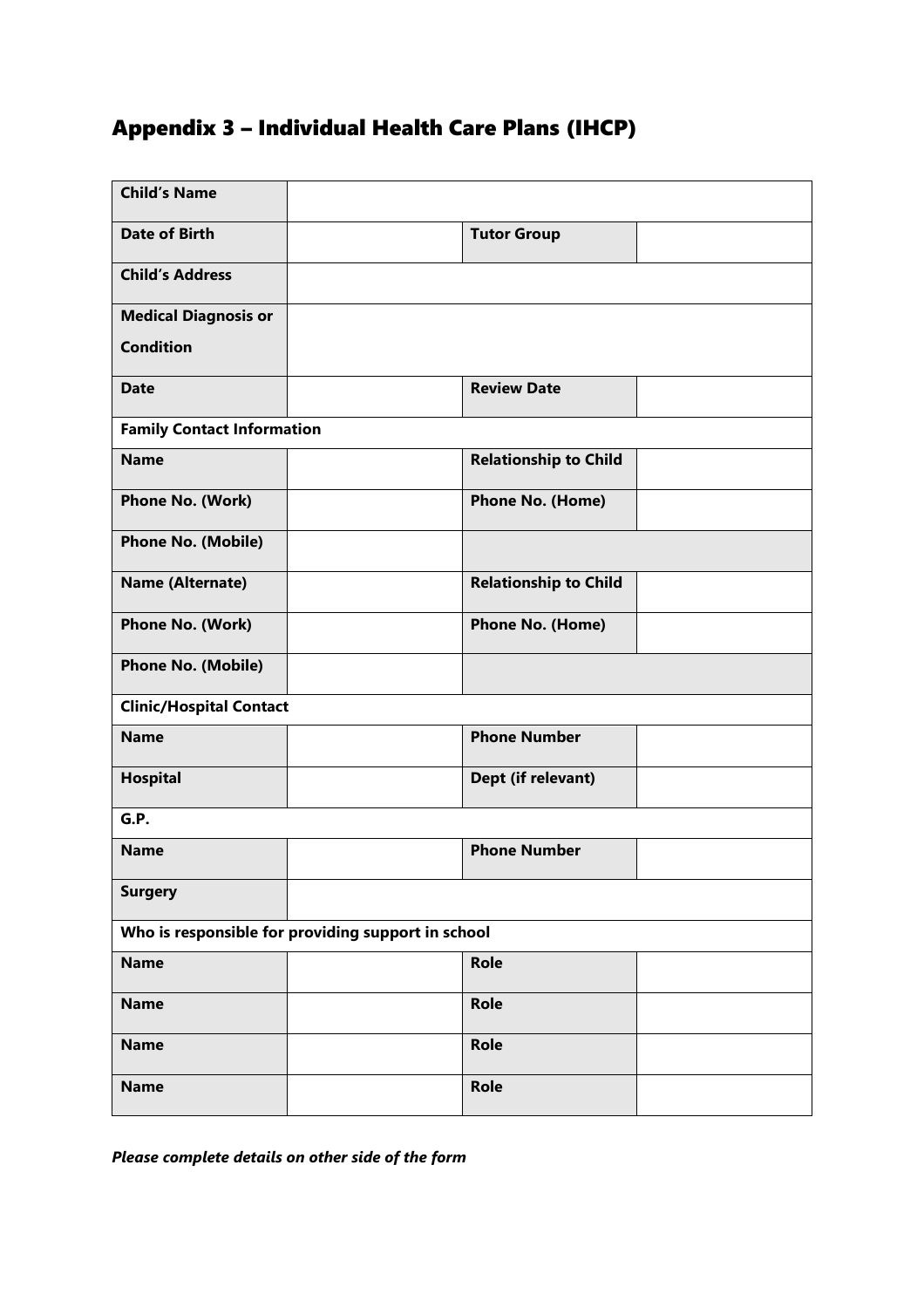| Describe medical needs and give details of child's symptoms, triggers, signs, treatments, facilities,<br>equipment or devices, environmental issues etc.              |  |
|-----------------------------------------------------------------------------------------------------------------------------------------------------------------------|--|
|                                                                                                                                                                       |  |
| Name of medication, dose, method of administration, when to be taken, side effects,<br>contraindications, administered by/self-administered with/without supervision. |  |
|                                                                                                                                                                       |  |
| Signed Agreement for administration of medication Form completed                                                                                                      |  |
| Daily care requirements                                                                                                                                               |  |
|                                                                                                                                                                       |  |
| Specific support for the pupil's educational, social and emotional needs                                                                                              |  |
|                                                                                                                                                                       |  |
| Arrangements for school visits/trips etc.                                                                                                                             |  |
|                                                                                                                                                                       |  |
| Other information                                                                                                                                                     |  |
|                                                                                                                                                                       |  |
| Describe what constitutes an emergency, and the action to take if this occurs                                                                                         |  |
|                                                                                                                                                                       |  |
| Who is responsible in an emergency (state if different for off-site activities)                                                                                       |  |
|                                                                                                                                                                       |  |
| Plan developed with                                                                                                                                                   |  |
| Staff training needed undertaken - who, what, when                                                                                                                    |  |
|                                                                                                                                                                       |  |
|                                                                                                                                                                       |  |
| Form copied to                                                                                                                                                        |  |
|                                                                                                                                                                       |  |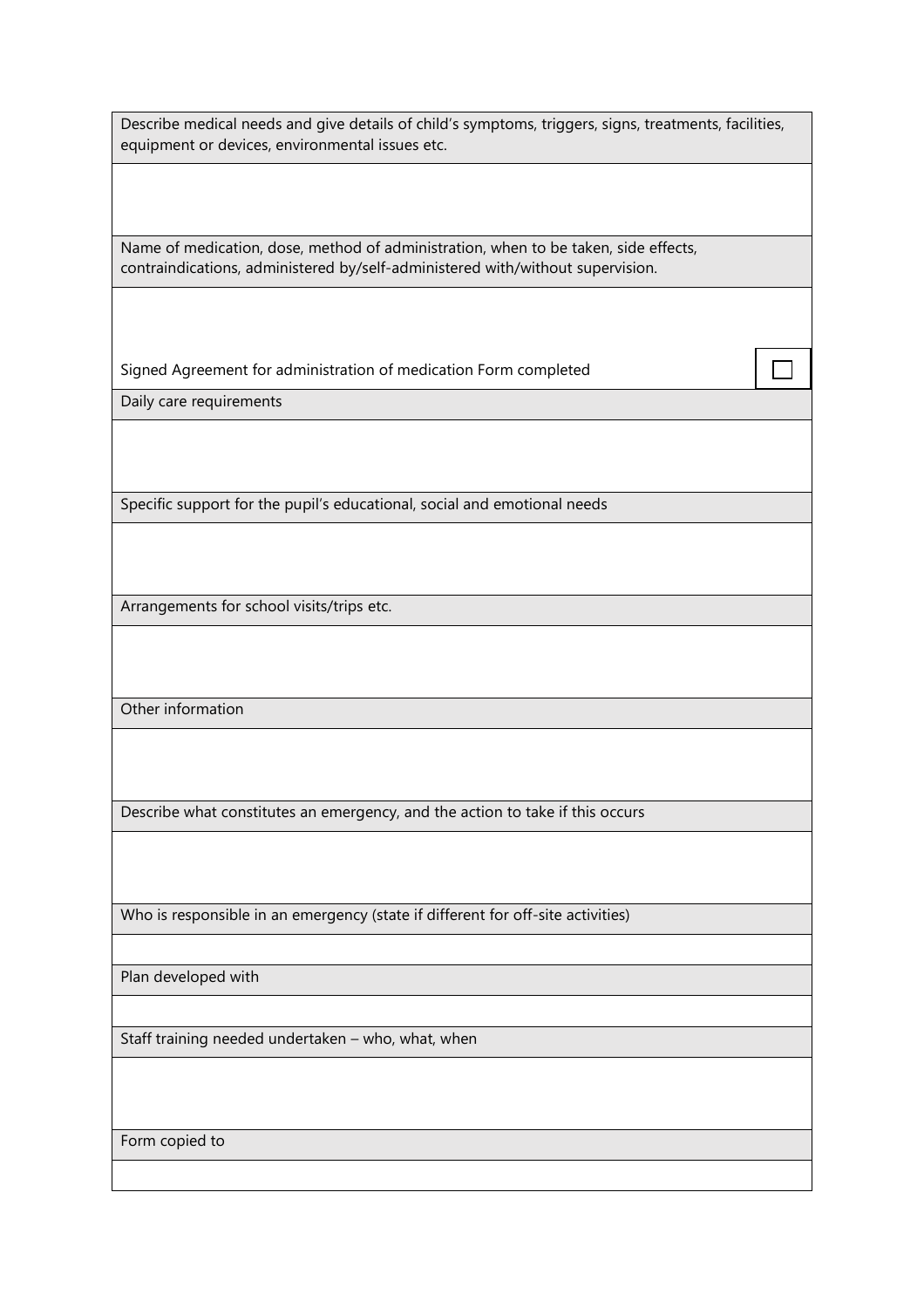# Appendix 4 – Parental agreement to administer medicine template

The school will not give your child medicine unless you complete and sign this form.

Date for review to be initiated:

| <b>Name of Child</b>                |                    |  |
|-------------------------------------|--------------------|--|
| <b>Date of Birth</b>                | <b>Tutor Group</b> |  |
| <b>Medical Condition or Illness</b> |                    |  |

#### **Medicine**

| <b>Name/Type of Medicine (as</b><br>described on the container) |                                               |                                                                         |             |                        |             |  |
|-----------------------------------------------------------------|-----------------------------------------------|-------------------------------------------------------------------------|-------------|------------------------|-------------|--|
| <b>Expiry Date</b>                                              |                                               |                                                                         |             |                        |             |  |
| <b>Dosage and Method</b>                                        |                                               |                                                                         |             |                        |             |  |
| <b>Timing</b>                                                   |                                               |                                                                         |             |                        |             |  |
|                                                                 | <b>Special Precautions/Other Instructions</b> |                                                                         |             |                        |             |  |
|                                                                 |                                               |                                                                         |             |                        |             |  |
|                                                                 |                                               | Are there any side effects that the school/setting needs to know about? |             |                        |             |  |
|                                                                 |                                               |                                                                         |             |                        |             |  |
|                                                                 |                                               |                                                                         |             |                        |             |  |
|                                                                 |                                               |                                                                         |             |                        |             |  |
|                                                                 |                                               |                                                                         |             |                        |             |  |
| <b>Parental Permission</b>                                      |                                               |                                                                         |             | <b>Office Use Only</b> |             |  |
|                                                                 |                                               |                                                                         |             |                        |             |  |
| <b>Pupil to Self-</b>                                           | Yes / No *                                    | <b>Pupil to carry</b>                                                   | Yes / No *  | <b>Approved by</b>     | Yes / No *  |  |
| administer                                                      | Delete as                                     | own                                                                     | Delete as   | School:                | Delete as   |  |
|                                                                 | appropriate                                   | medicine                                                                | appropriate | Initials:              | appropriate |  |

*Please complete details on other side of the form*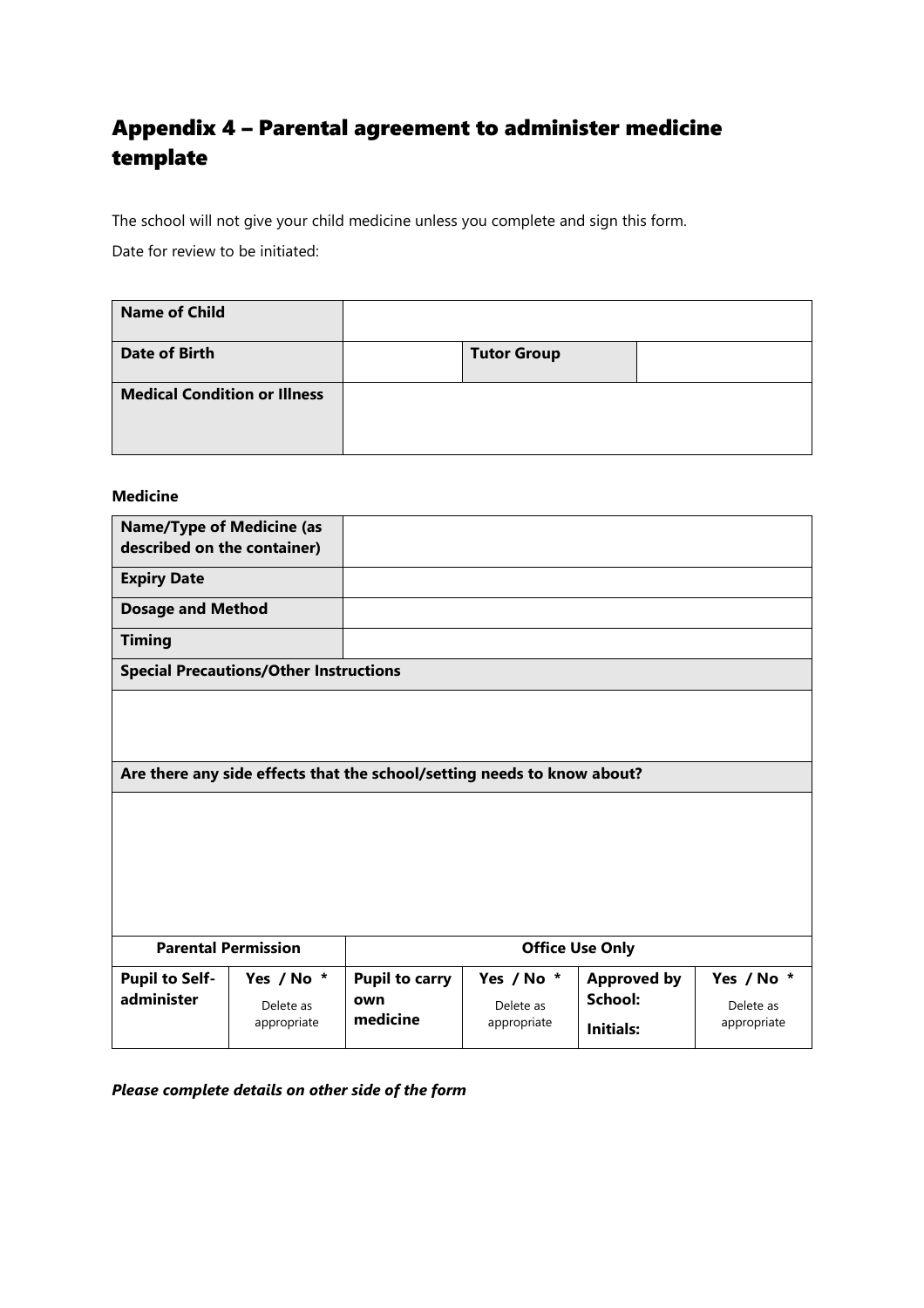**Procedures to take in an emergency**

#### **NB: Medicines must be in the original container as dispensed by the pharmacy**

| <b>Emergency Contact Information</b> |  |                              |  |  |
|--------------------------------------|--|------------------------------|--|--|
| <b>Name</b>                          |  | <b>Relationship to Child</b> |  |  |
| <b>Phone No. (Work)</b>              |  | <b>Phone No. (Home)</b>      |  |  |
| <b>Phone No. (Mobile)</b>            |  |                              |  |  |
| <b>Name (Alternate)</b>              |  | <b>Relationship to Child</b> |  |  |
| <b>Phone No. (Work)</b>              |  | <b>Phone No. (Home)</b>      |  |  |
| <b>Phone No. (Mobile)</b>            |  |                              |  |  |

## *To be completed where the administration of Asthma / Anaphylaxis Medication is requested by this form*

Emergency provision of salbutomol inhalers / adrenaline auto injectors (AAI)\*

In the event of my child displaying symptoms of asthma / anaphylaxis\*, and if their inhaler / AAI is not available or is unusable, I consent for my child to receive treatment from an emergency inhaler / AAI\* held by the Academy for such emergencies. (\*delete as appropriate)

#### ☐ Tick to consent

The above information is, to the best of my knowledge, accurate at the time of writing and I give consent to school staff administering medicine in accordance with the school policy. I will inform the school immediately, in writing, if there is any change in dosage or frequency of the medication or if the medicine is stopped.

Name: \_\_\_\_\_\_\_\_\_\_\_\_\_\_\_\_\_\_\_\_\_\_\_\_\_\_\_\_\_\_\_\_\_\_\_\_\_\_\_

| Signature: |  |
|------------|--|
|------------|--|

Date:  $\Box$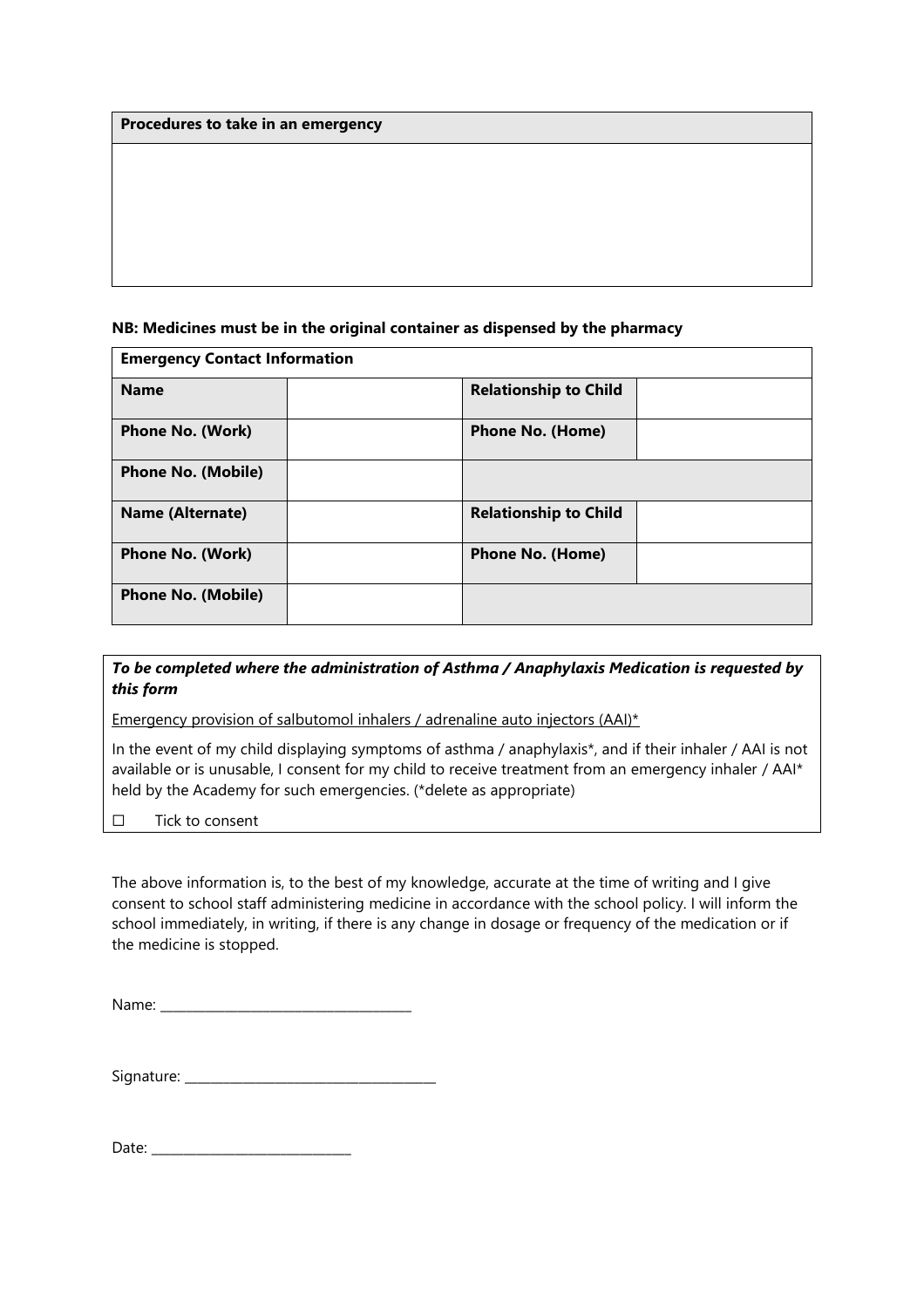# Appendix 5 – Log of medicines administered (to be held with medicines)

| Date/Time | <b>Medication Administered</b> | Dose | Expiry Date<br>Checked | <b>Staff Member</b><br>Initials | Parent to be<br>Notified (Y/N) | Parent Notified<br>(Initials of Staff<br>Member) |
|-----------|--------------------------------|------|------------------------|---------------------------------|--------------------------------|--------------------------------------------------|
|           |                                |      |                        |                                 |                                |                                                  |
|           |                                |      |                        |                                 |                                |                                                  |
|           |                                |      |                        |                                 |                                |                                                  |
|           |                                |      |                        |                                 |                                |                                                  |
|           |                                |      |                        |                                 |                                |                                                  |
|           |                                |      |                        |                                 |                                |                                                  |
|           |                                |      |                        |                                 |                                |                                                  |
|           |                                |      |                        |                                 |                                |                                                  |
|           |                                |      |                        |                                 |                                |                                                  |
|           |                                |      |                        |                                 |                                |                                                  |
|           |                                |      |                        |                                 |                                |                                                  |
|           |                                |      |                        |                                 |                                |                                                  |
|           |                                |      |                        |                                 |                                |                                                  |
|           |                                |      |                        |                                 |                                |                                                  |
|           |                                |      |                        |                                 |                                |                                                  |
|           |                                |      |                        |                                 |                                |                                                  |

# **Student Name: \_\_\_\_\_\_\_\_\_\_\_\_\_\_\_\_\_\_\_\_\_\_\_\_\_\_\_\_\_\_\_\_\_\_\_\_\_\_\_\_\_\_\_\_\_\_**